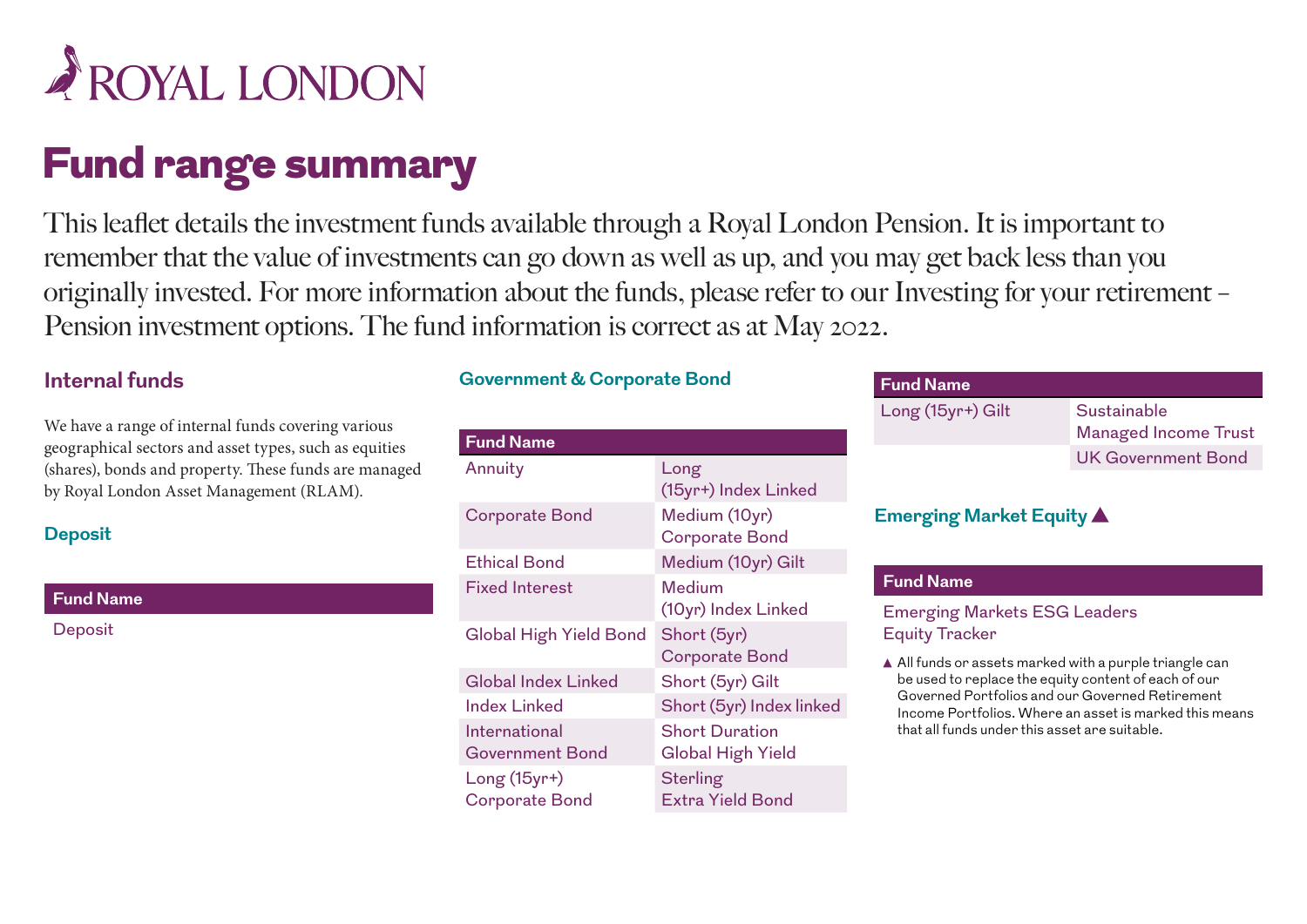#### **Property**

## **Fund Name** Property

#### **Mixed Asset**

| <b>Fund Name</b>                  |                                                                                                   |
|-----------------------------------|---------------------------------------------------------------------------------------------------|
| <b>Adventurous Managed</b>        | <b>Governed Retirement</b><br>Income Portfolio 1 <sup>1</sup>                                     |
| Defensive Managed                 | <b>Governed Retirement</b><br>Income Portfolio 2 <sup>1</sup>                                     |
| Governed Portfolio 1 <sup>1</sup> | <b>Governed Retirement</b><br>Income Portfolio 3 <sup>1</sup>                                     |
| Governed Portfolio 2 <sup>1</sup> | <b>Governed Retirement</b><br>Income Portfolio 4 <sup>1</sup>                                     |
| Governed Portfolio 3 <sup>1</sup> | <b>Governed Retirement</b><br>Income Portfolio 5 <sup>1</sup>                                     |
| Governed Portfolio 4 <sup>1</sup> | Managed                                                                                           |
| Governed Portfolio 5 <sup>1</sup> | <b>Royal London With</b><br><b>Profits (Not available</b><br>if Income Release<br>is being used.) |
| Governed Portfolio 6 <sup>1</sup> | Sustainable<br><b>Diversified Trust</b>                                                           |
| Governed Portfolio 7 <sup>1</sup> | Sustainable<br><b>Managed Growth Trust</b>                                                        |
| Governed Portfolio 8 <sup>1</sup> | <b>Sustainable World Trust</b>                                                                    |
| Governed Portfolio 91             |                                                                                                   |

## **UK Equity**

| <b>Fund Name</b>                    |                             |
|-------------------------------------|-----------------------------|
| <b>Equity Income</b>                | <b>UK Mid Cap</b>           |
| Sustainable<br><b>Leaders Trust</b> | <b>UK Opportunities</b>     |
| <b>UK Equity</b>                    | <b>UK Smaller Companies</b> |

## **US Equity**

| <b>Fund Name</b>     |  |
|----------------------|--|
| <b>American Tilt</b> |  |
|                      |  |

## **European Equity**

| <b>Fund Name</b> |  |  |
|------------------|--|--|
| European         |  |  |

## **Asian Equity**

#### **Fund Name**

Far East (ex Japan) Tilt Japan Tilt Pacific Tilt

## **Global Equity**

| <b>Fund Name</b>                                                      |
|-----------------------------------------------------------------------|
| <b>Global Equity</b>                                                  |
| <b>Global Equity Diversified</b>                                      |
| <b>Global Equity Select</b>                                           |
| <b>Global Managed</b>                                                 |
| <b>Global Sustainable Equity</b>                                      |
| Worldwide                                                             |
| <b>RLP Global Blend Core Plus (RLP</b><br>Global Growth) <sup>2</sup> |

#### **Specialist**

| <b>Fund Name</b>                                                                                                                                                                                                                                                                                                                                                                                                                                  |
|---------------------------------------------------------------------------------------------------------------------------------------------------------------------------------------------------------------------------------------------------------------------------------------------------------------------------------------------------------------------------------------------------------------------------------------------------|
| Absolute Return Government Bond                                                                                                                                                                                                                                                                                                                                                                                                                   |
| Commodity                                                                                                                                                                                                                                                                                                                                                                                                                                         |
| <b>Multi Asset Strategies</b>                                                                                                                                                                                                                                                                                                                                                                                                                     |
| <b>Short Term Fixed Income</b>                                                                                                                                                                                                                                                                                                                                                                                                                    |
| <b>Short Term Fixed Income Enhanced</b>                                                                                                                                                                                                                                                                                                                                                                                                           |
| All funds or assets marked with a purple triangle can<br>be used to replace the equity content of each of our<br>Governed Portfolios and our Governed Retirement<br>Income Portfolios. Where an asset is marked this means<br>that all funds under this asset are suitable.<br>1 The Governed Portfolios and Governed Retirement<br>Income Portfolios are available to invest in as individual<br>funds but the equity content cannot be changed. |

2 Please note that this fund has a Total Expense Ratio (TER) of 1.77%.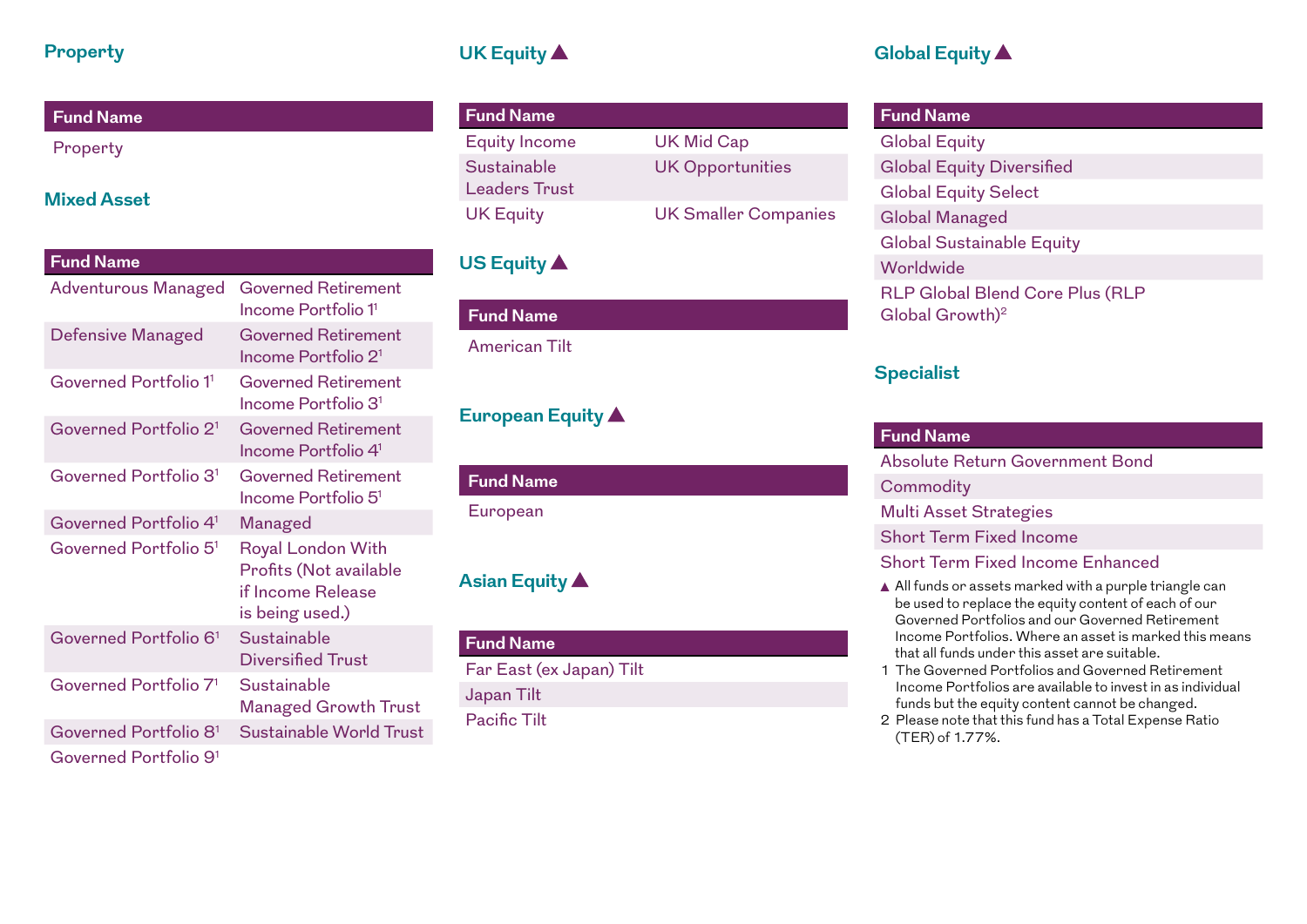#### **External funds**

We have a range of external funds covering various geographical sectors and asset types, such as equities (shares), bonds and property. These funds are managed by a number of external fund managers. The basic management charge for our external funds is 1% a year. An additional management charge applies to the majority of the external funds. Where applicable the additional fund charge has been shown.

#### **Government & Corporate Bond**

| <b>Fund Name</b>                                    | <b>Additional Fund</b><br>Management Charge <sup>1</sup> | Investment Expenses <sup>2</sup> | <b>Total Expense Ratio<sup>3</sup></b> |
|-----------------------------------------------------|----------------------------------------------------------|----------------------------------|----------------------------------------|
| RLP/Baillie Gifford High Yield Bond                 | 0.32%                                                    | 0.02%                            | 1.32%                                  |
| RLP/BlackRock Long Gilt Index                       | 0.00%                                                    | 0.00%                            | 1.00%                                  |
| RLP/BlackRock Over 5 years Index linked Gilt Index  | 0.00%                                                    | 0.00%                            | 1.00%                                  |
| RLP/BlackRock UK All Stocks Corporate Bond Index    | 0.00%                                                    | 0.00%                            | 1.00%                                  |
| RLP/Fidelity Moneybuilder Income                    | 0.41%                                                    | 0.16%                            | 1.41%                                  |
| RLP/Fidelity Strategic Bond                         | 0.51%                                                    | 0.16%                            | 1.51%                                  |
| RLP/Invesco Corporate Bond                          | 0.50%                                                    | 0.00%                            | 1.50%                                  |
| RLP/Invesco Global Bond                             | 0.62%                                                    | 0.00%                            | 1.62%                                  |
| RLP/Invesco Monthly Income Plus                     | 0.67%                                                    | 0.00%                            | 1.67%                                  |
| RLP/M&G Corporate Bond                              | 0.60%                                                    | 0.00%                            | 1.60%                                  |
| RLP/M&G Global High Yield Bond                      | 0.63%                                                    | 0.00%                            | 1.63%                                  |
| RLP/M&G Optimal Income                              | 0.73%                                                    | 0.00%                            | 1.73%                                  |
| RLP/M&G Strategic Corporate Bond                    | 0.60%                                                    | 0.00%                            | 1.60%                                  |
| RLP/Ninety One Emerging Markets Local Currency Debt | 0.87%                                                    | 0.17%                            | 1.87%                                  |

1 These charges are added to the annual management charge for your plan.

2 The expenses shown are the typical costs incurred by the investment management company, which are deducted from the value of the fund. The level of these expenses is not in Royal London's control and may vary from year to year.

3 The Total Expense Ratio includes the fund's annual management charge plus any audit, custodian, registration or compliance fees paid out of the fund's assets. It does not include the costs of buying and selling securities, which would still be paid if investing directly in securities instead of through an investment fund.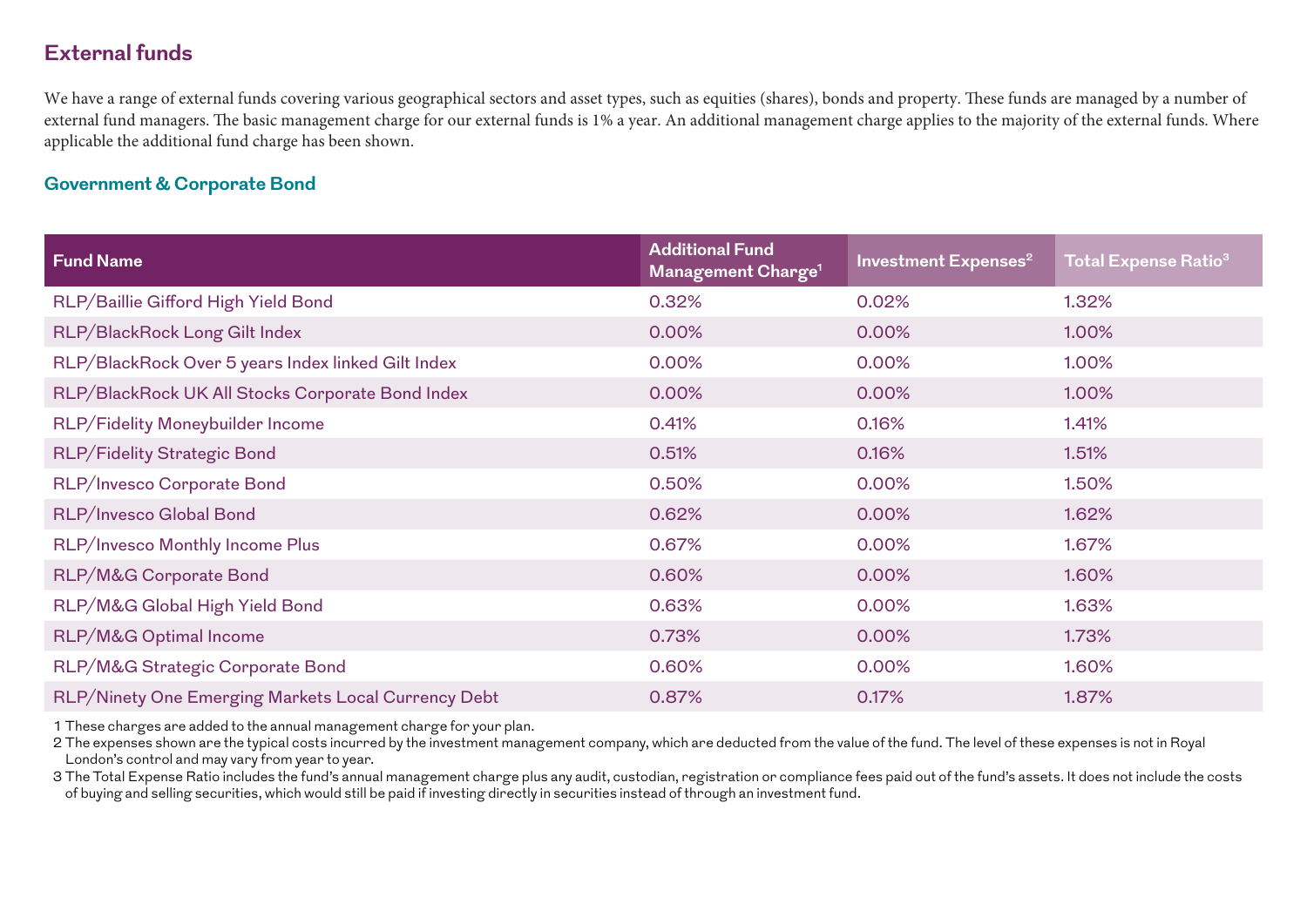#### **Property**

| <b>Fund Name</b>                       | <b>Additional Fund</b><br>$\mid$ Management Charge $^{11}$ | Investment Expenses <sup>2</sup> Total Expense Ratio <sup>3</sup> |       |
|----------------------------------------|------------------------------------------------------------|-------------------------------------------------------------------|-------|
| RLP/Schroder Global Cities Real Estate | $0.85\%$                                                   | 0.15%                                                             | 1.85% |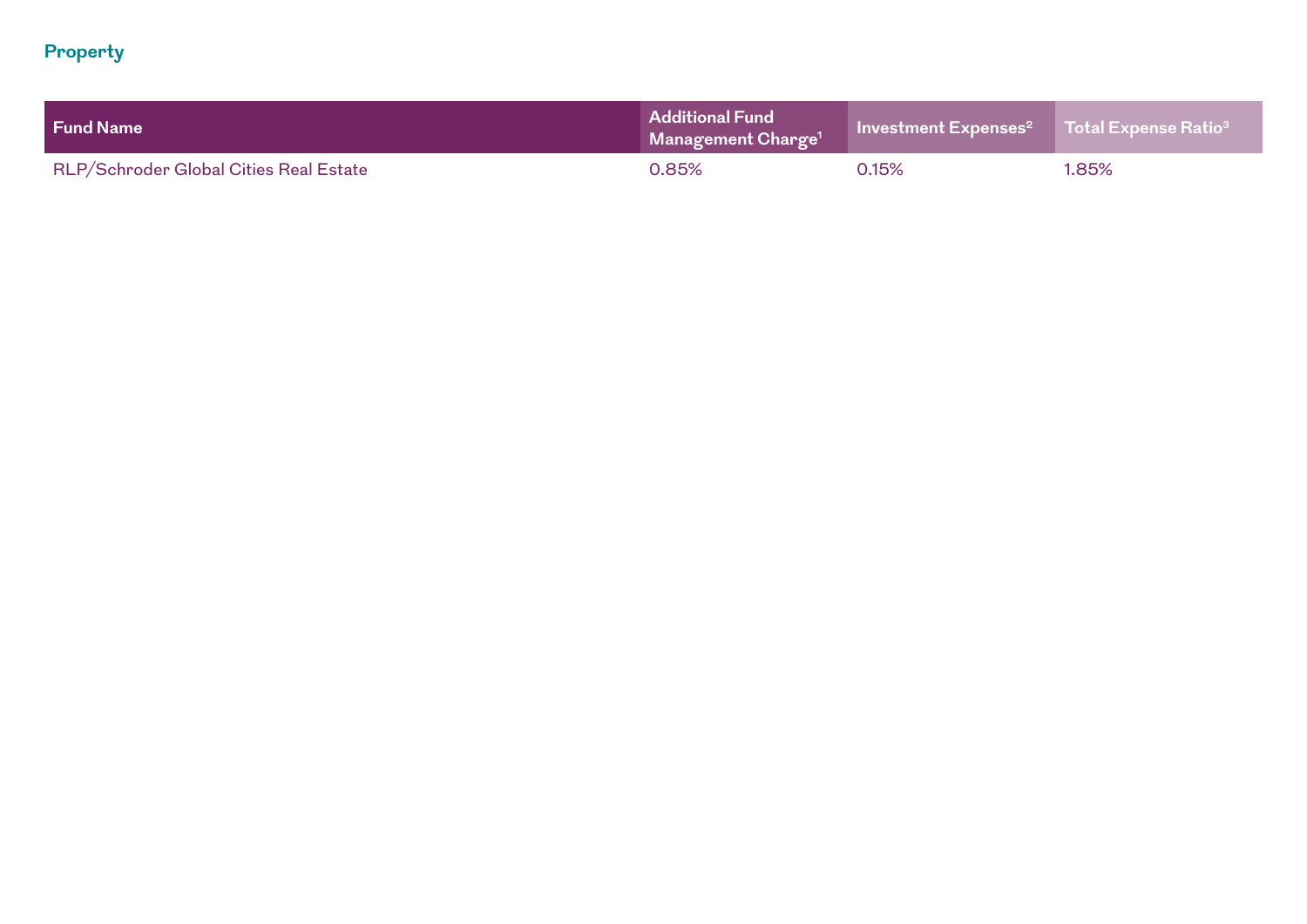#### **Mixed Asset**

| <b>Fund Name</b>                           | <b>Additional Fund</b><br>Management Charge <sup>1</sup> | Investment Expenses <sup>2</sup> | Total Expense Ratio $^{\rm 3}$ |
|--------------------------------------------|----------------------------------------------------------|----------------------------------|--------------------------------|
| RLP/7IM AAP Adventurous                    | 0.58%                                                    | 0.13%                            | 1.58%                          |
| RLP/7IM AAP Balanced                       | 0.64%                                                    | 0.19%                            | 1.64%                          |
| RLP/7IM AAP Moderately Adventurous         | 0.60%                                                    | 0.15%                            | 1.60%                          |
| RLP/7IM AAP Moderately Cautious            | 0.65%                                                    | 0.20%                            | 1.65%                          |
| RLP/BlackRock Consensus 85                 | 0.00%                                                    | 0.00%                            | 1.00%                          |
| <b>RLP/BMF Balanced</b>                    | 1.07%                                                    | 0.62%                            | 2.07%                          |
| <b>RLP/BMF Cautious Growth</b>             | 1.00%                                                    | 0.55%                            | 2.00%                          |
| <b>RLP/BMF Defensive Income</b>            | 0.94%                                                    | 0.49%                            | 1.94%                          |
| RLP/BNY Mellon Multi-Asset Balanced        | 0.56%                                                    | 0.11%                            | 1.56%                          |
| RLP/BNY Mellon Multi-Asset Growth          | 0.57%                                                    | 0.12%                            | 1.57%                          |
| RLP/Invesco Distribution                   | 0.77%                                                    | 0.00%                            | 1.77%                          |
| RLP/Jupiter Merlin Balanced Portfolio      | 1.53%                                                    | 0.83%                            | 2.53%                          |
| RLP/Jupiter Merlin Growth Portfolio        | 1.67%                                                    | 0.97%                            | 2.67%                          |
| RLP/Jupiter Merlin Income Portfolio        | 1.36%                                                    | 0.66%                            | 2.36%                          |
| RLP/Liontrust Balanced                     | 0.80%                                                    | 0.10%                            | 1.80%                          |
| RLP/Liontrust Global Alpha                 | 1.03%                                                    | 0.08%                            | 2.03%                          |
| RLP/Man GLG Balanced Managed               | 0.60%                                                    | 0.15%                            | 1.60%                          |
| RLP/Man GLG Stockmarket Managed            | 0.60%                                                    | 0.15%                            | 1.60%                          |
| RLP/Ninety One Global Income Opportunities | 0.75%                                                    | 0.17%                            | 1.75%                          |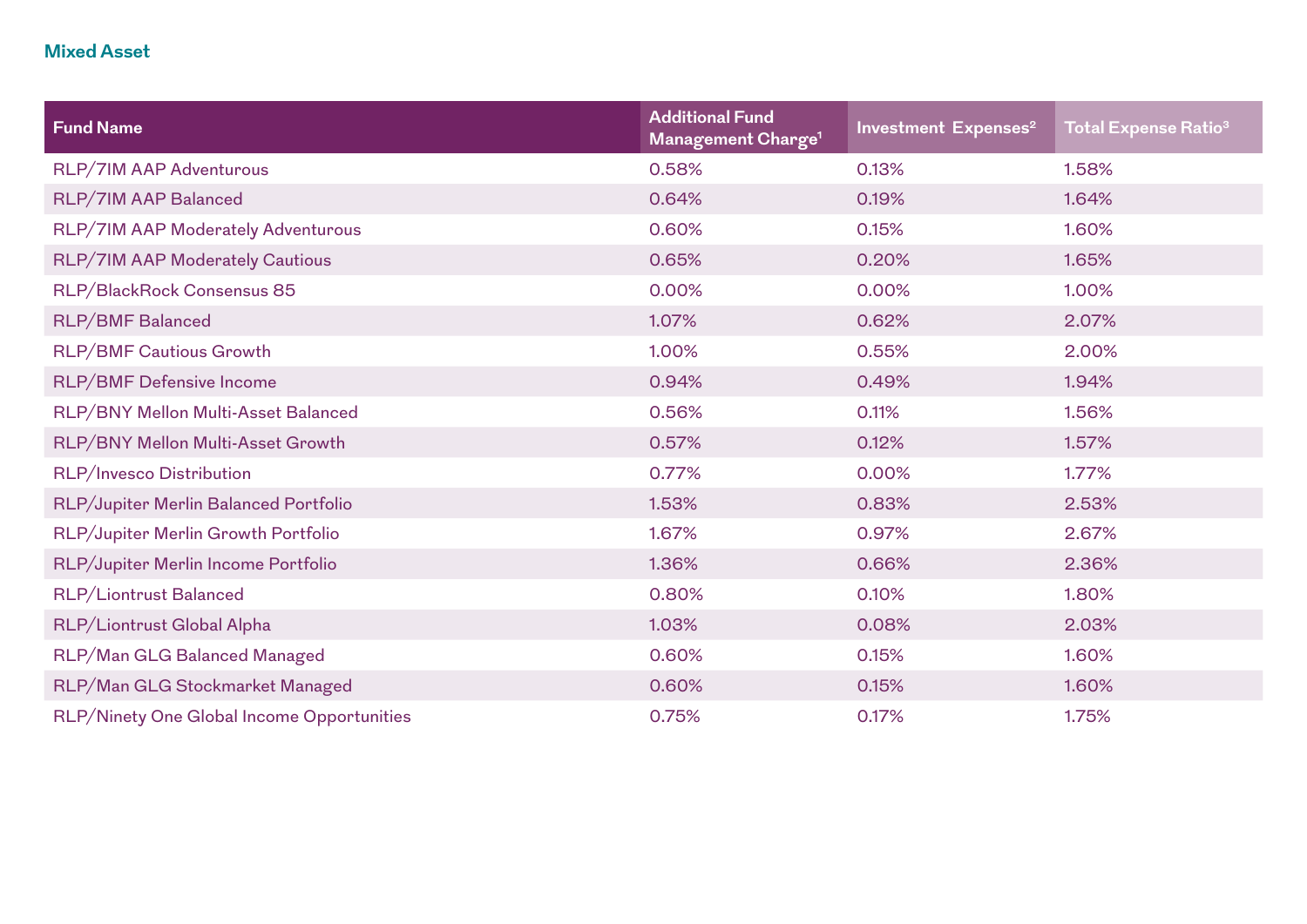| <b>Fund Name</b>                 | <b>Additional Fund</b><br>Management Charge <sup>1</sup> | Investment Expenses <sup>2</sup> | <b>Total Expense Ratio<sup>3</sup></b> |
|----------------------------------|----------------------------------------------------------|----------------------------------|----------------------------------------|
| RLP/Rathbone Enhanced Growth     | 0.62%                                                    | 0.17%                            | 1.62%                                  |
| RLP/Rathbone Strategic Growth    | 0.56%                                                    | 0.11%                            | 1.56%                                  |
| RLP/Rathbone Total Return        | 0.52%                                                    | 0.07%                            | 1.52%                                  |
| RLP/Schroder Managed Balanced    | 0.45%                                                    | 0.10%                            | 1.45%                                  |
| <b>RLP/Schroder MM Diversity</b> | 1.20%                                                    | 0.85%                            | 2.20%                                  |
| RLP/Schroder Blended Portfolio 6 | 0.56%                                                    | 0.21%                            | 1.56%                                  |
| RLP/Schroder Blended Portfolio 7 | 0.59%                                                    | 0.24%                            | 1.59%                                  |
| <b>RLP/UBS Global Allocation</b> | 0.48%                                                    | 0.08%                            | 1.48%                                  |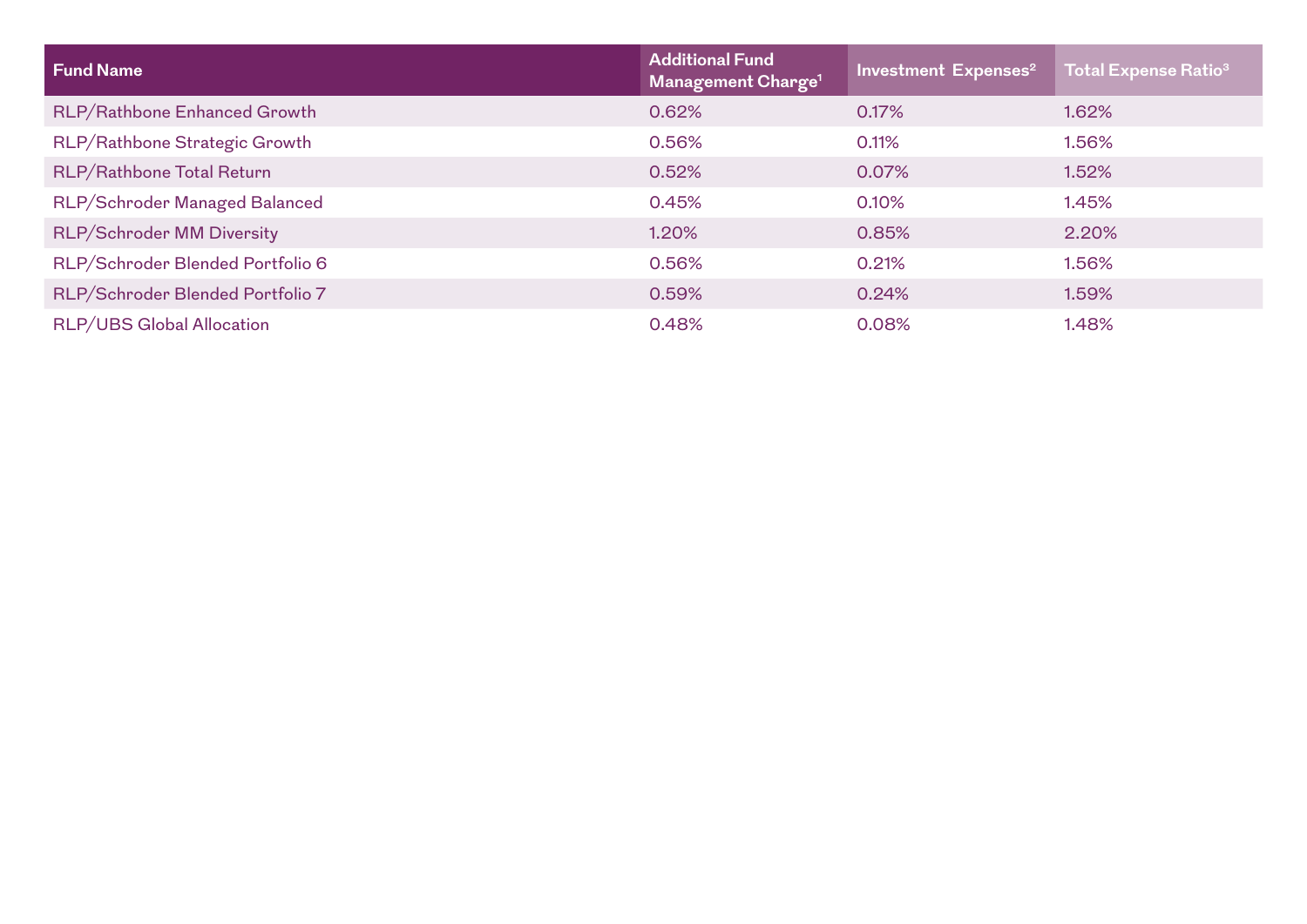#### **UK Equity**

| <b>Fund Name</b>                                               | <b>Additional Fund</b><br>Management Charge <sup>1</sup> | Investment Expenses <sup>2</sup> | Total Expense Ratio $^{\rm 3}$ |
|----------------------------------------------------------------|----------------------------------------------------------|----------------------------------|--------------------------------|
| RLP/Baillie Gifford UK Equity                                  | 0.39%                                                    | 0.02%                            | 1.39%                          |
| RLP/BlackRock ACS UK Equity Index■                             | 0.00%                                                    | 0.00%                            | 1.00%                          |
| RLP/BlackRock UK Equity                                        | 0.38%                                                    | 0.03%                            | 1.38%                          |
| <b>RLP/Dimensional UK Core Equity</b>                          | 0.15%                                                    | 0.05%                            | 1.15%                          |
| <b>RLP/Fidelity UK Select</b>                                  | 0.86%                                                    | 0.16%                            | 1.86%                          |
| RLP/Invesco High Income                                        | 0.87%                                                    | 0.00%                            | 1.87%                          |
| <b>RLP/M&amp;G Recovery</b>                                    | 0.80%                                                    | 0.00%                            | 1.80%                          |
| <b>RLP/Ninety One UK Special Situations</b>                    | 0.82%                                                    | 0.12%                            | 1.82%                          |
| RLP/Schroder Income Maximiser                                  | 0.86%                                                    | 0.16%                            | 1.86%                          |
| RLP/Schroder UK Multi-Cap Income                               | 0.60%                                                    | 0.25%                            | 1.60%                          |
| RLP UK Equity Core Plus (Close TEAMS UK Equities (1%)) ■       | 0.38%                                                    | 0.03%                            | 1.38%                          |
| RLP UK Equity Core Plus (Close TEAMS UK Equities (2%)) =       | 0.65%                                                    | 0.05%                            | 1.65%                          |
| RLP UK Equity Core Plus (JPM UK Equity Growth) ■               | 0.80%                                                    | 0.10%                            | 1.80%                          |
| RLP UK Equity Specialist (Baillie Gifford UK Equity Alpha)     | 0.50%                                                    | 0.00%                            | 1.50%                          |
| RLP UK Equity Specialist (Fidelity UK Opportunities)           | 0.62%                                                    | 0.28%                            | 1.62%                          |
| RLP UK Income Core Plus (Artemis Income)■                      | 0.75%                                                    | 0.05%                            | 1.75%                          |
| RLP UK Income Specialist (Fidelity MoneyBuilder Dividend fund) | 0.47%                                                    | 0.17%                            | 1.47%                          |
| RLP UK Mid Cap Specialist (Franklin UK Mid Cap)                | 0.77%                                                    | 0.07%                            | 1.77%                          |
| RLP UK Small Cap Specialist (Ninety One UK Smaller Companies)  | 0.79%                                                    | 0.09%                            | 1.79%                          |

 All funds or assets marked with a purple triangle can be used to replace the equity content of each of our Governed Portfolios and our Governed Retirement Income Portfolios. Where an asset is marked this means that all funds under this asset are suitable.

All funds marked with a purple box are Matrix funds.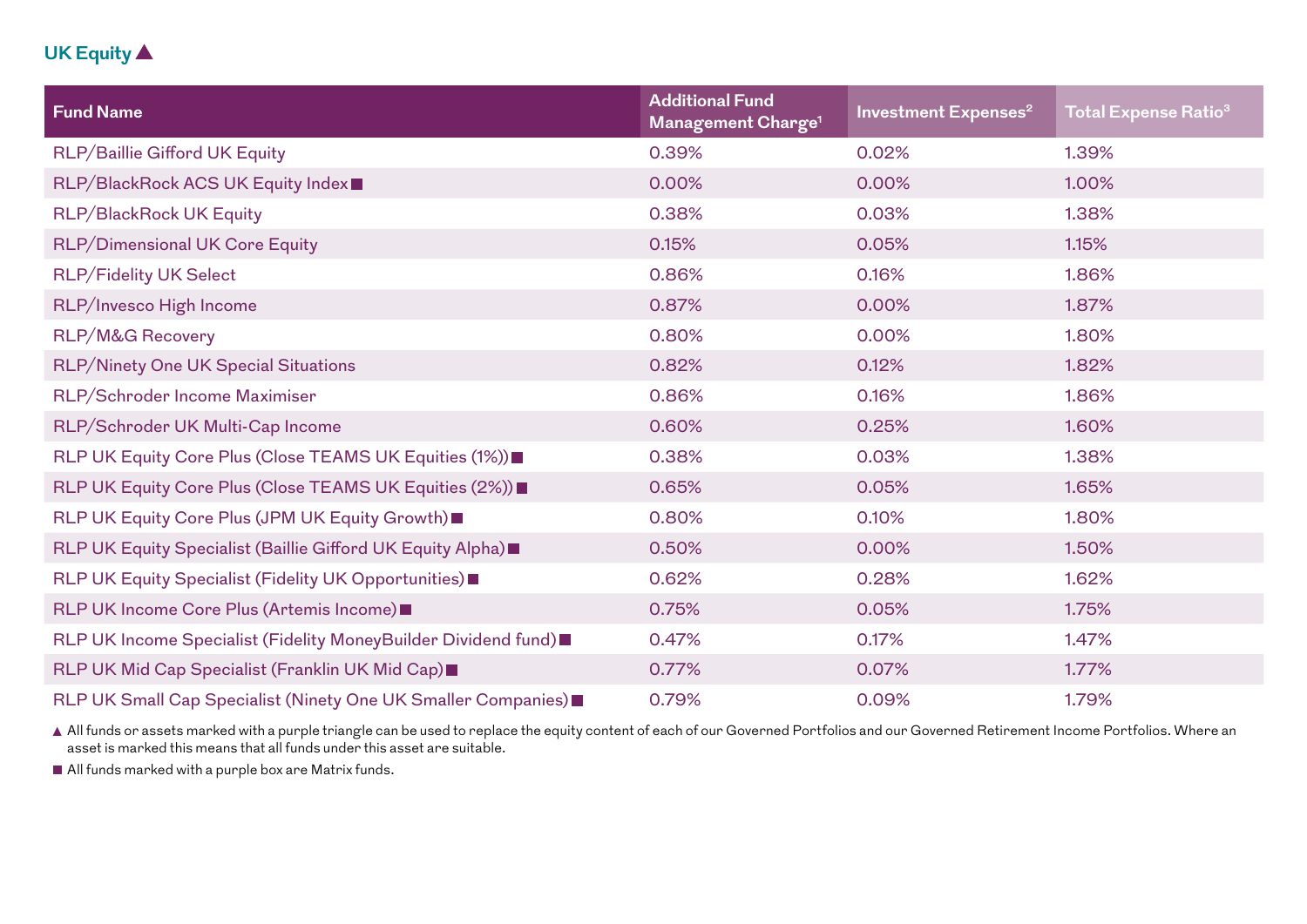## **US Equity**

| <b>Fund Name</b>                                 | <b>Additional Fund</b><br>Management Charge <sup>1</sup> | Investment Expenses <sup>2</sup> | Total Expense Ratio <sup>3</sup> |
|--------------------------------------------------|----------------------------------------------------------|----------------------------------|----------------------------------|
| RLP/BlackRock ACS US Equity Index■               | 0.00%                                                    | $0.00\%$                         | 1.00%                            |
| RLP/FTF Royce US Smaller Companies               | 0.81%                                                    | 0.11%                            | 1.81%                            |
| <b>RLP/Liontrust US Opportunities</b>            | 0.83%                                                    | 0.13%                            | 1.83%                            |
| RLP/Schroder US Mid Cap                          | 0.84%                                                    | 0.14%                            | 1.84%                            |
| RLP US Core Plus (Jupiter North American Equity) | 0.90%                                                    | 0.20%                            | 1.90%                            |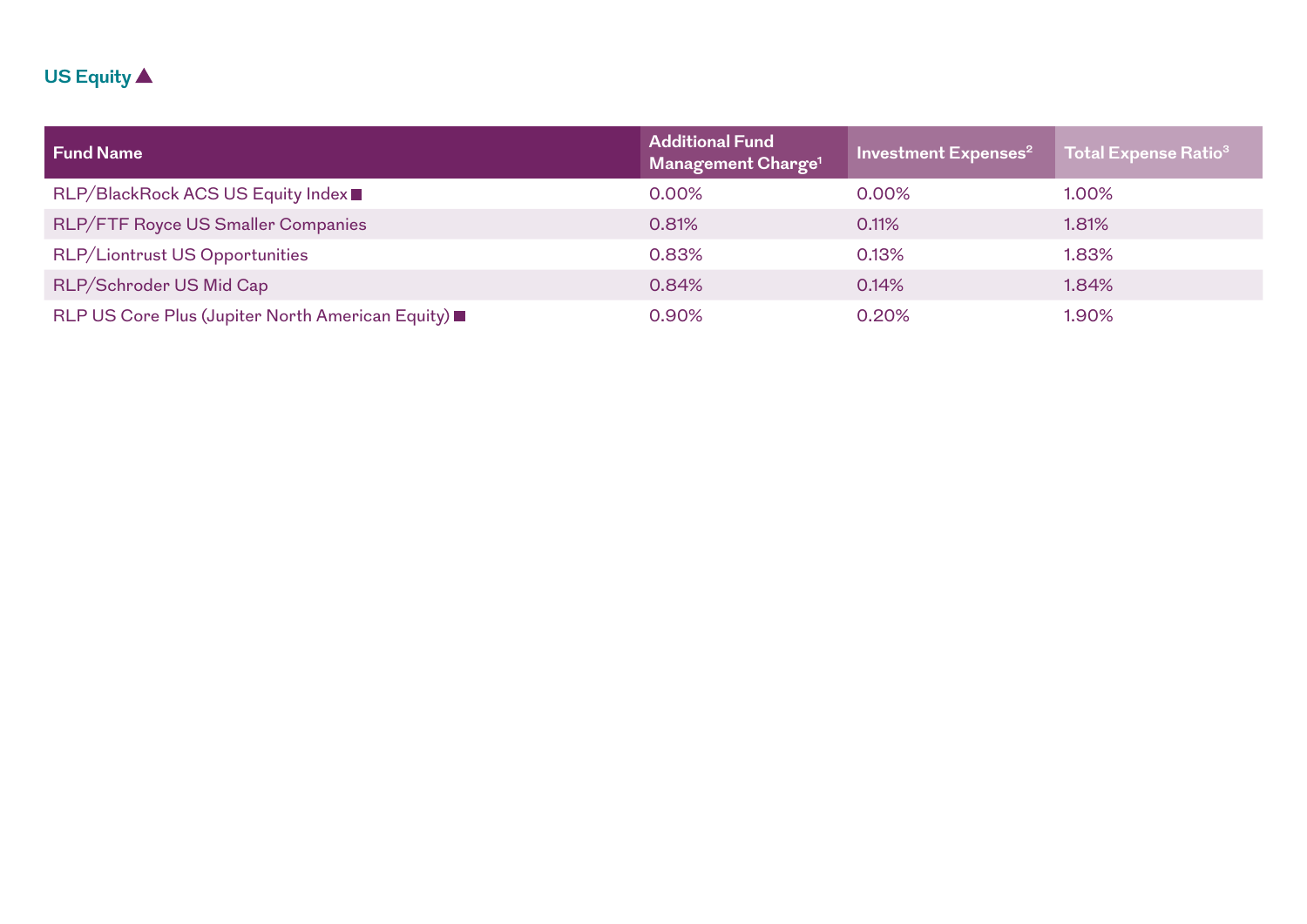## **European Equity**

| <b>Fund Name</b>                                              | <b>Additional Fund</b><br>Management Charge <sup>1</sup> | Investment Expenses <sup>2</sup> | <b>Total Expense Ratio<sup>3</sup></b> |
|---------------------------------------------------------------|----------------------------------------------------------|----------------------------------|----------------------------------------|
| RLP/BlackRock ACS European Equity Index ■                     | $0.00\%$                                                 | $0.00\%$                         | 1.00%                                  |
| RLP/Jupiter European Special Situations                       | 0.94%                                                    | 0.24%                            | 1.94%                                  |
| RLP/Schroder European Recovery                                | $0.90\%$                                                 | 0.20%                            | 1.90%                                  |
| RLP Europe Core Plus (Fidelity European Blended)              | 0.87%                                                    | 0.17%                            | 1.87%                                  |
| RLP Europe Specialist (Columbia Threadneedle European Select) | 0.75%                                                    | 0.05%                            | 1.75%                                  |

## **Asian Equity**

| <b>Fund Name</b>                                                                        | <b>Additional Fund</b><br>Management Charge <sup>1</sup> | Investment Expenses <sup>2</sup> | <b>Total Expense Ratio<sup>3</sup></b> |
|-----------------------------------------------------------------------------------------|----------------------------------------------------------|----------------------------------|----------------------------------------|
| RLP/BlackRock ACS Japanese Equity Index                                                 | 0.00%                                                    | 0.00%                            | 1.00%                                  |
| RLP/BlackRock Pacific Rim Equity Index                                                  | 0.00%                                                    | $0.00\%$                         | 1.00%                                  |
| RLP Asia Pacific Core Plus (Stewart Investors Asia Pacific Leaders<br>Sustainability) ■ | 0.80%                                                    | 0.00%                            | $1.80\%$                               |
| RLP Asia Pacific Core Plus (Invesco Asian)                                              | 0.90%                                                    | 0.00%                            | 1.90%                                  |
| <b>RLP/Fidelity Asia</b>                                                                | 0.88%                                                    | 0.18%                            | 1.88%                                  |
| RLP Japan Core Plus (Baillie Gifford Japanese Income Growth)                            | 0.57%                                                    | 0.00%                            | 1.57%                                  |
| RLP Japan Specialist (Baillie Gifford Japanese)                                         | 0.57%                                                    | 0.00%                            | 1.57%                                  |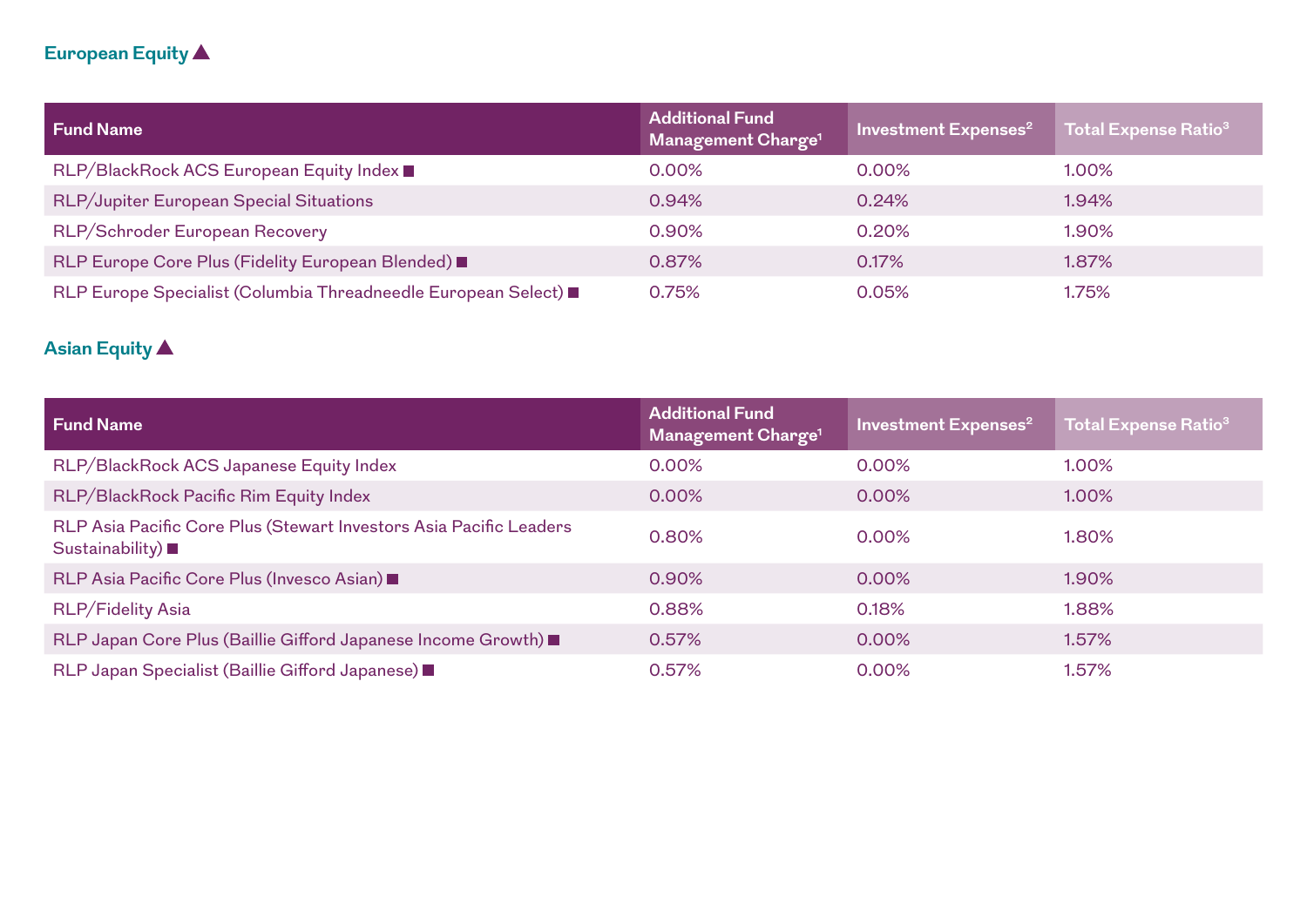## **Global Equity**

| <b>Fund Name</b>                                                             | <b>Additional Fund</b><br>Management Charge <sup>1</sup> | Investment Expenses <sup>2</sup> | <b>Total Expense Ratio<sup>3</sup></b> |
|------------------------------------------------------------------------------|----------------------------------------------------------|----------------------------------|----------------------------------------|
| RLP/Baillie Gifford UK and Worldwide Equity                                  | 0.43%                                                    | 0.03%                            | 1.43%                                  |
| RLP/BlackRock ACS Global Blend■                                              | 0.00%                                                    | 0.00%                            | 1.00%                                  |
| RLP/Blackrock ACS Global Equity Index (50:50)                                | 0.00%                                                    | 0.00%                            | 1.00%                                  |
| RLP/BlackRock ACS Global Equity Index (60:40)■                               | 0.00%                                                    | 0.00%                            | 1.00%                                  |
| RLP/BlackRock ACS World (ex UK) Equity Index                                 | 0.00%                                                    | 0.00%                            | 1.00%                                  |
| RLP/BNY Mellon Global Income                                                 | 0.83%                                                    | 0.13%                            | 1.83%                                  |
| RLP/Dimensional Global Core Equity                                           | 0.17%                                                    | 0.00%                            | 1.17%                                  |
| RLP/Dimensional Global Target Value                                          | 0.39%                                                    | 0.04%                            | 1.39%                                  |
| RLP/Fidelity Special Situations Blended                                      | 0.85%                                                    | 0.15%                            | 1.85%                                  |
| RLP/First Sentier Global Listed Infrastructure                               | 0.74%                                                    | 0.04%                            | 1.74%                                  |
| RLP/HSBC Islamic Global Equity Index                                         | 0.25%                                                    | 0.00%                            | 1.25%                                  |
| <b>RLP/Jupiter Ecology</b>                                                   | 0.73%                                                    | 0.03%                            | 1.73%                                  |
| RLP/Jupiter Merlin Worldwide Portfolio*                                      | 1.72%                                                    | 1.02%                            | 2.72%                                  |
| RLP/Liontrust Global Innovation                                              | 0.83%                                                    | 0.13%                            | 1.83%                                  |
| <b>RLP/M&amp;G Global Themes</b>                                             | 0.85%                                                    | 0.00%                            | 1.85%                                  |
| RLP/M&G Global Dividend                                                      | 0.85%                                                    | 0.00%                            | 1.85%                                  |
| RLP/Sarasin Food & Agriculture Opportunities                                 | 0.93%                                                    | 0.23%                            | 1.93%                                  |
| RLP/Schroder Global Equity                                                   | 0.47%                                                    | 0.12%                            | 1.47%                                  |
| RLP/UBS Global Blend (50:50)                                                 | 0.77%                                                    | 0.17%                            | 1.77%                                  |
| RLP Global Managed Equity Specialist (Invesco Global Equity)                 | 0.77%                                                    | 0.00%                            | 1.77%                                  |
| RLP Global Managed Equity Specialist (Ninety One Global<br>Strategic Equity) | 0.80%                                                    | 0.10%                            | 1.80%                                  |

\*This fund cannot be used to replace default equity content.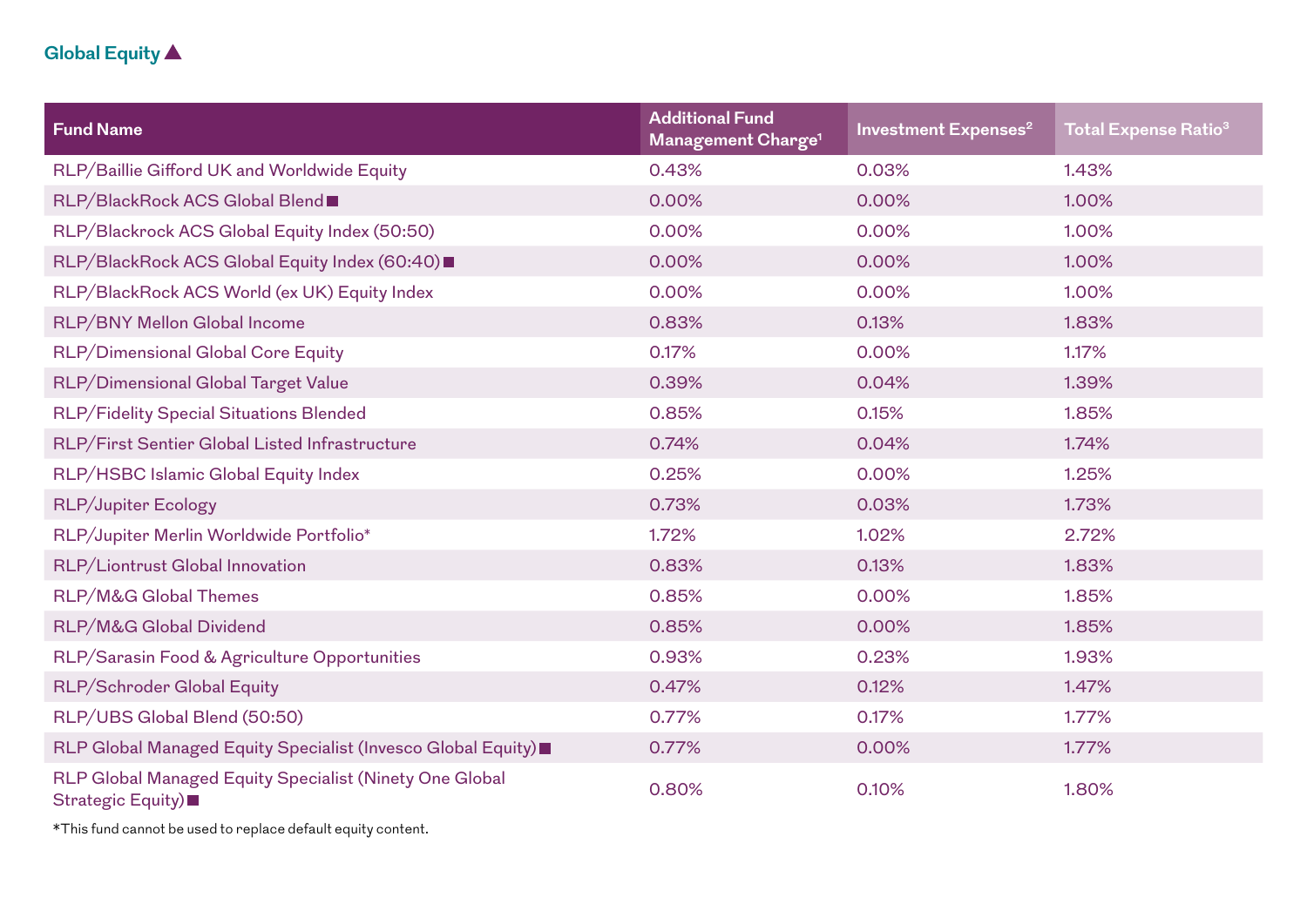## **Emerging Market Equity**

| <b>Fund Name</b>                                            | <b>Additional Fund</b><br>Management Charge <sup>1</sup> | <b>Investment Expenses<sup>2</sup></b> | Total Expense Ratio <sup>3</sup> |
|-------------------------------------------------------------|----------------------------------------------------------|----------------------------------------|----------------------------------|
| RLP/BlackRock Emerging Markets Tracker                      | 0.14%                                                    | 0.00%                                  | 1.14%                            |
| RLP/Columbia Threadneedle Latin America                     | 0.90%                                                    | 0.20%                                  | 1.90%                            |
| RLP/Dimensional Emerging Markets Core Equity                | 0.40%                                                    | 0.09%                                  | 1.40%                            |
| RLP/Fidelity Emerging Europe Middle East and Africa         | 1.00%                                                    | 0.30%                                  | 2.00%                            |
| RLP/Henderson China Opportunities                           | 0.95%                                                    | 0.25%                                  | 1.95%                            |
| RLP/JPMorgan Emerging Europe Equity                         | 0.10%                                                    | 0.15%                                  | 1.10%                            |
| RLP/Jupiter India                                           | 0.94%                                                    | 0.24%                                  | 1.94%                            |
| RLP Emerging Markets Core Plus (JPMorgan Emerging Markets)  | 0.78%                                                    | 0.08%                                  | 1.78%                            |
| RLP/Emerging Markets Specialist (Fidelity Emerging Markets) | 0.90%                                                    | 0.20%                                  | 1.90%                            |

## **Specialist**

| <b>Fund Name</b>                          | <b>Additional Fund</b><br>Management Charge <sup>1</sup> | <b>Investment Expenses<sup>2</sup></b> | <b>Total Expense Ratio<sup>3</sup></b> |
|-------------------------------------------|----------------------------------------------------------|----------------------------------------|----------------------------------------|
| RLP/ASI Global Absolute Return Strategies | 0.81%                                                    | 0.11%                                  | 1.81%                                  |
| RLP/BlackRock Gold and General            | 1.00%                                                    | 0.17%                                  | 2.00%                                  |
| RLP/BNY Mellon Real Return                | 0.82%                                                    | 0.12%                                  | 1.82%                                  |
| RLP/JPMorgan Global Macro Sustainable     | 0.66%                                                    | 0.08%                                  | 1.66%                                  |
| RLP/JPMorgan Natural Resources ▲          | 0.75%                                                    | 0.05%                                  | 1.75%                                  |
| RLP/Jupiter Financial Opportunities ▲     | 0.93%                                                    | 0.23%                                  | 1.93%                                  |
| RLP/Ninety One Global Environment ▲       | 0.83%                                                    | 0.13%                                  | 1.83%                                  |

**Please note that charges are regularly reviewed and could change in the future.**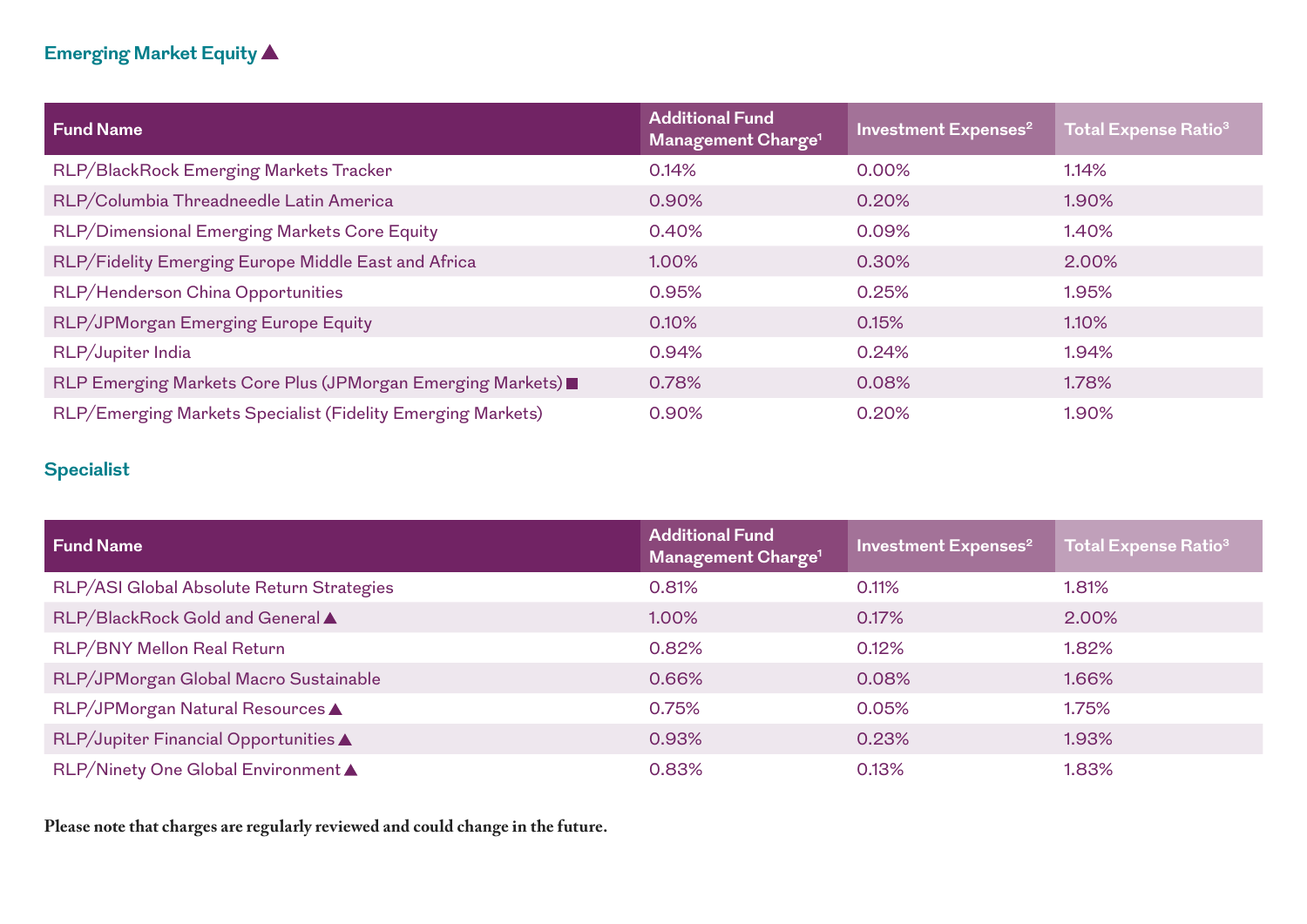#### **Matrix Funds**

The funds that have been highlighted with a **against them are Matrix funds. Each Matrix Fund has a defined Management Risk Category and Equity Sector. The selection** process for the external matrix funds involves input from an independent company – Morningstar Investment Management. There is also a governance process in place to ensure that the matrix funds continue to behave as you first expected. The governance process is run by the Investment Advisory Committee (IAC).

For further information on the Matrix funds please refer to our Matrix Consumer Guide.

#### **Governed Portfolios**

In addition to the individual funds we also have nine Governed Portfolios. Each portfolio has a different asset mix which are intended to be suitable for different risk categories and terms to retirement.

Each of the Governed Portfolios is populated with a range of funds managed by RLAM. However, there is also the option to replace the default equity fund – the Global Managed Fund – with an alternative equity fund or funds from a selection of fund managers available within our range.

The funds marked with a  $\blacktriangle$  can be used to replace the default equity content of each of our Governed Portfolios and Governed Retirement Income Portfolios.

| Long                                        | <b>Medium</b>                                | <b>Short</b>                                 |
|---------------------------------------------|----------------------------------------------|----------------------------------------------|
| <b>Governed Portfolio 1</b>                 | <b>Governed Portfolio 2</b>                  | <b>Governed Portfolio 3</b>                  |
| 52.5% Equities                              | 42.5% Equities                               | 15.0% Equities                               |
| 15.0% Property                              | 10.0% Property                               | 5.0% Property                                |
| 5.0% Commodities                            | 5.0% Commodities                             | 5.0% Commodities                             |
| 5.0% High Yield Bonds                       | 5.0% High Yield Bonds                        | 10.0% High Yield Bonds                       |
| <b>5.0% Gilts</b>                           | 9.2% Gilts                                   | <b>16.7% Gilts</b>                           |
| 5.0% Index Linked Gilts                     | 9.2% Index Linked Gilts                      | 16.7% Index Linked Gilts                     |
| 5.0% Corporate Bonds                        | 9.2% Corporate Bonds                         | 16.7% Corporate Bonds                        |
| 7.5% Absolute Return Strategies (incl cash) | 10.0% Absolute Return Strategies (incl cash) | 15.0% Absolute Return Strategies (incl cash) |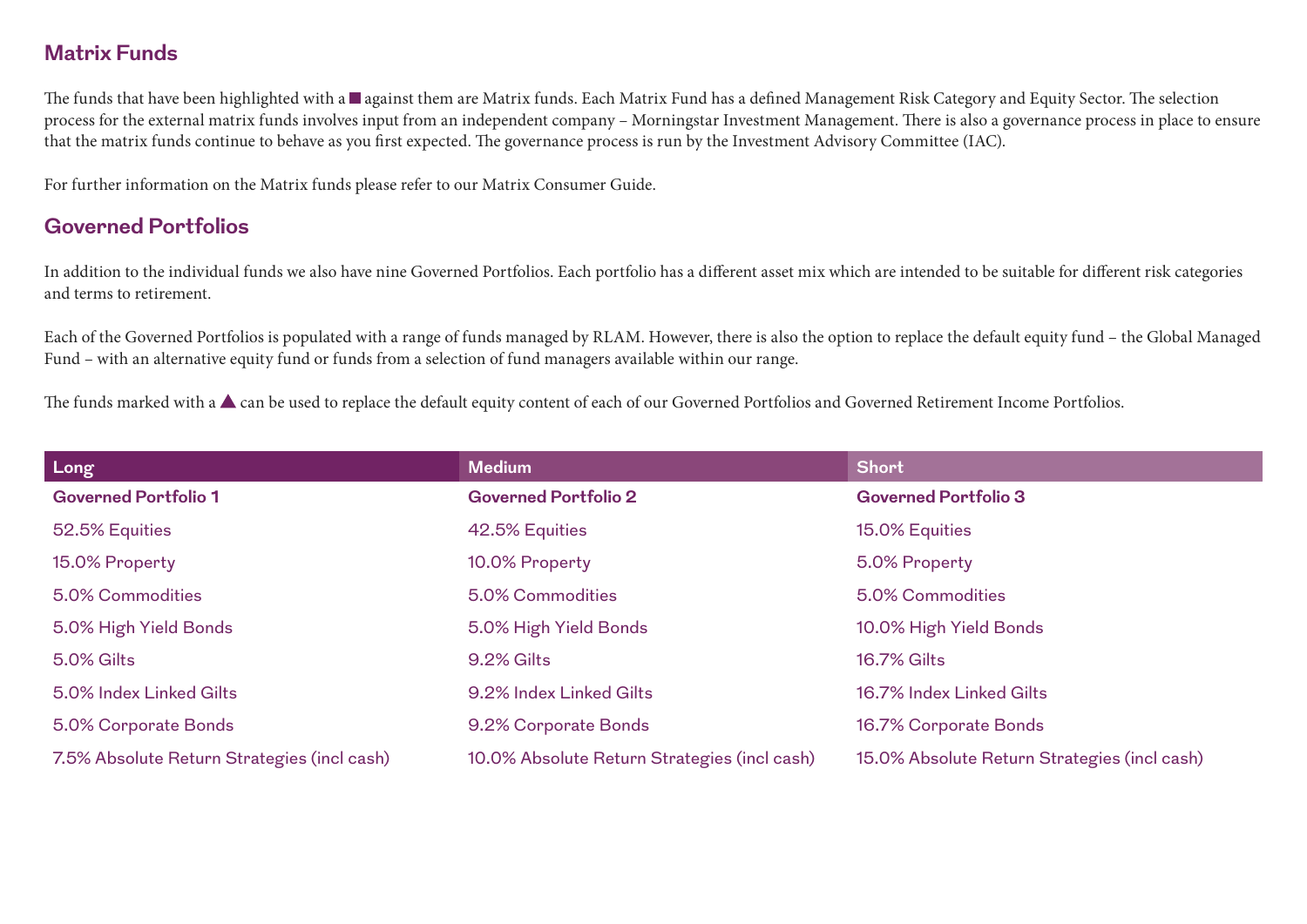| Long                                        | <b>Medium</b>                               | <b>Short</b>                                 |
|---------------------------------------------|---------------------------------------------|----------------------------------------------|
| <b>Governed Portfolio 4</b>                 | <b>Governed Portfolio 5</b>                 | <b>Governed Portfolio 6</b>                  |
| 67.5% Equities                              | 55.0% Equities                              | 32.5% Equities                               |
| 15.0% Property                              | 12.5% Property                              | 10.0% Property                               |
| 5.0% Commodities                            | 5.0% Commodities                            | 5.0% Commodities                             |
| 1.7% Gilts                                  | 5.0% High Yield Bonds                       | 5.0% High Yield Bonds                        |
| 1.7% Index Linked Gilts                     | <b>5.0% Gilts</b>                           | <b>11.7% Gilts</b>                           |
| 1.7% Corporate Bonds                        | 5.0% Index Linked Gilts                     | 11.7% Index Linked Gilts                     |
| 5.0% Absolute Return Strategies (incl cash) | 5.0% Corporate Bonds                        | 11.7% Corporate Bonds                        |
|                                             | 7.5% Absolute Return Strategies (incl cash) | 12.5% Absolute Return Strategies (incl cash) |
| <b>Governed Portfolio 7</b>                 | <b>Governed Portfolio 8</b>                 | <b>Governed Portfolio 9</b>                  |
| 80.0% Equities                              | 70.0% Equities                              | 45.0% Equities                               |
| 12.5% Property                              | 12.5% Property                              | 10.0% Property                               |
| 5.0% Commodities                            | 5.0% Commodities                            | 5.0% Commodities                             |
| 2.5% High Yield Bonds                       | 2.5% High Yield Bonds                       | 2.5% High Yield Bonds                        |
|                                             | 1.7% Gilts                                  | 9.2% Gilts                                   |
|                                             | 1.7% Index Linked Gilts                     | 9.2% Index Linked Gilts                      |
|                                             | 1.7% Corporate Bonds                        | 9.2% Corporate Bonds                         |
|                                             | 5.0% Absolute Return Strategies (incl cash) | 10.0% Absolute Return Strategies (incl cash) |

The Benchmark asset allocations are shown. You can view the latest asset allocation at [royallondon.com/pensioninvestments](https://www.royallondon.com/pensions/investment-options/)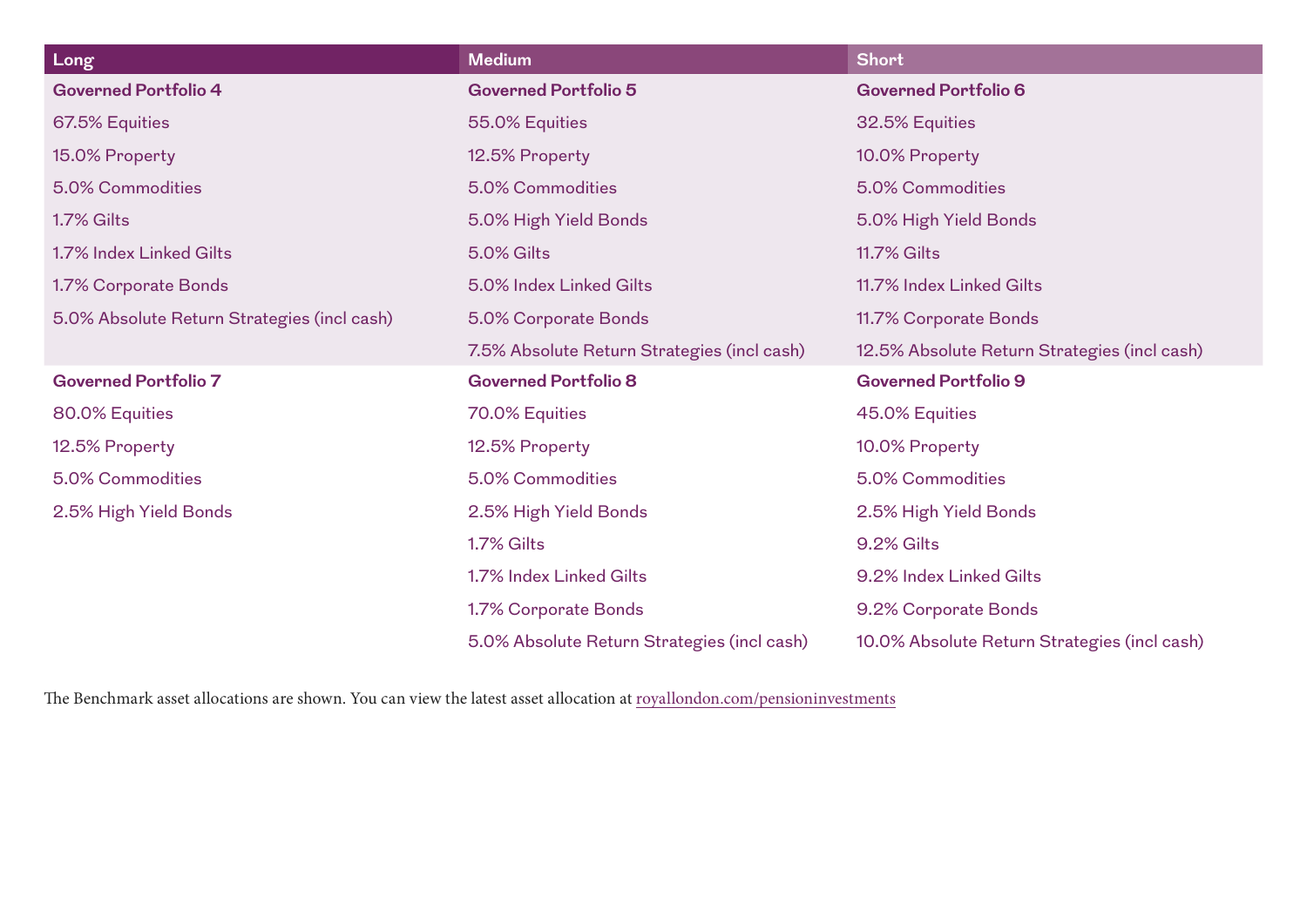#### **Governed Lifestyle Strategies**

We also offer target and flexible lifestyle strategies which automatically switch investments from higher risk to lower risk Governed Portfolios as retirement approaches.

#### **Target Lifestyle Strategies**

The target lifestyle strategies are shown below and can target either cash, annuity or drawdown.

|                               | Your Lifestyle Journey  |                                      |                                      |                                                    |
|-------------------------------|-------------------------|--------------------------------------|--------------------------------------|----------------------------------------------------|
| <b>Risk Category</b>          | At $15$ yrs $+$         | At 10 yrs                            | At 5 yrs                             | <b>Retirement</b>                                  |
| <b>Cautious</b>               | Governed<br>Portfolio 1 | Governed<br>Portfolio $2*$           | Governed<br>Portfolio $3*$           | Target Cash,<br>Target Annuity,<br>Target Drawdown |
| <b>Moderately Cautious</b>    | Governed<br>Portfolio 4 | Governed<br>Portfolio 5 <sup>*</sup> | Governed<br>Portfolio 3 *            | Target Cash,<br>Target Annuity,<br>Target Drawdown |
| <b>Balanced</b>               | Governed<br>Portfolio 4 | Governed<br>Portfolio 5 <sup>*</sup> | Governed<br>Portfolio 6 <sup>*</sup> | Target Cash,<br>Target Annuity,<br>Target Drawdown |
| <b>Moderately Adventurous</b> | Governed<br>Portfolio 7 | Governed<br>Portfolio 5 <sup>*</sup> | Governed<br>Portfolio 6*             | Target Cash,<br>Target Annuity,<br>Target Drawdown |
| <b>Adventurous</b>            | Governed<br>Portfolio 7 | Governed<br>Portfolio 8 $*$          | Governed<br>Portfolio 9 $*$          | Target Cash,<br>Target Annuity,<br>Target Drawdown |

## **Target Lifestyle Strategy**

The lifestyle strategy invests the equity portion of each portfolio in the RLP Global Managed Fund. This is an actively managed global equity fund that is automatically blended between UK and overseas equities as part of our governance review process.

#### **Target Lifestyle Strategy – Tracker option**

The tracker version invests the equity portion of each portfolio in the RLP/BlackRock ACS Global Blend. This is a global equity tracker fund that is automatically blended between UK and overseas equities as part of our governance review process.

#### **Target Lifestyle Strategy – Active option**

The active version invests the equity portion of each portfolio in a specialist multimanager fund RLP Global Blend Core Plus (RLP Global Growth) Fund. This is an actively managed global equity fund of funds that is automatically blended between UK and overseas equities as part of our governance review process.

#### **Flexible Lifestyle Strategy**

A flexible lifestyle strategy allows you to choose which Governed Portfolios to switch into as you near retirement, rather than using one of our pre-determined routes.

You can choose to target either cash, annuity or drawdown at retirement.

For more information about Governed Portfolios and lifestyle strategies please visit our website [royallondon.com/pensioninvestments](https://www.royallondon.com/pensions/investment-options/)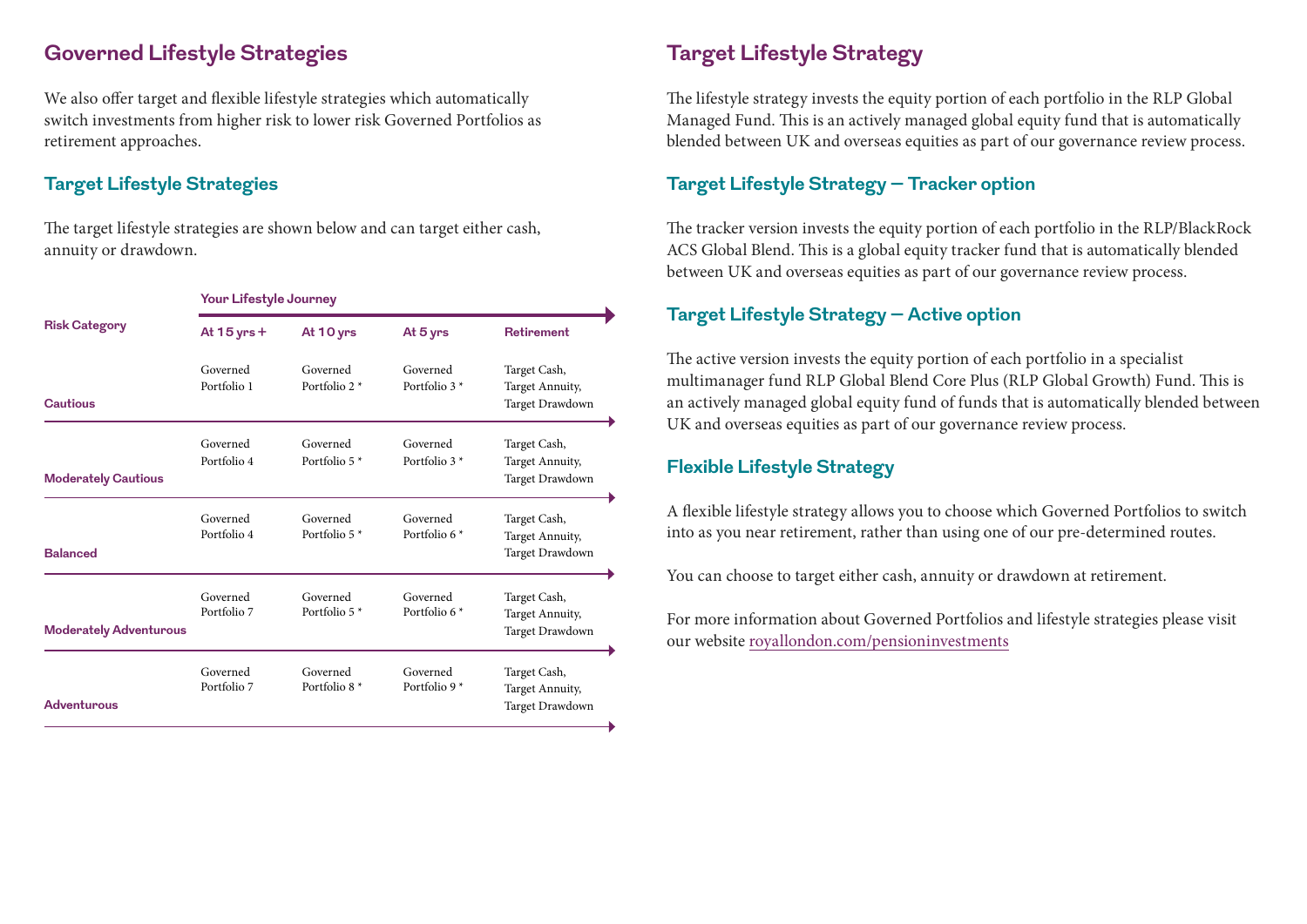#### **Governed Retirement Income Portfolios**

If you're taking income from your pension you can choose to invest in a Governed Retirement Income Portfolio. The portfolios are designed to suit customers with different risk attitudes and invest in a mix of equities, bonds and property funds managed by Royal London Asset Management (RLAM). There is also the option to replace the default equity fund – RLP Global Managed Fund – with an alternative equity fund or funds from a selection of fund managers available within our range.